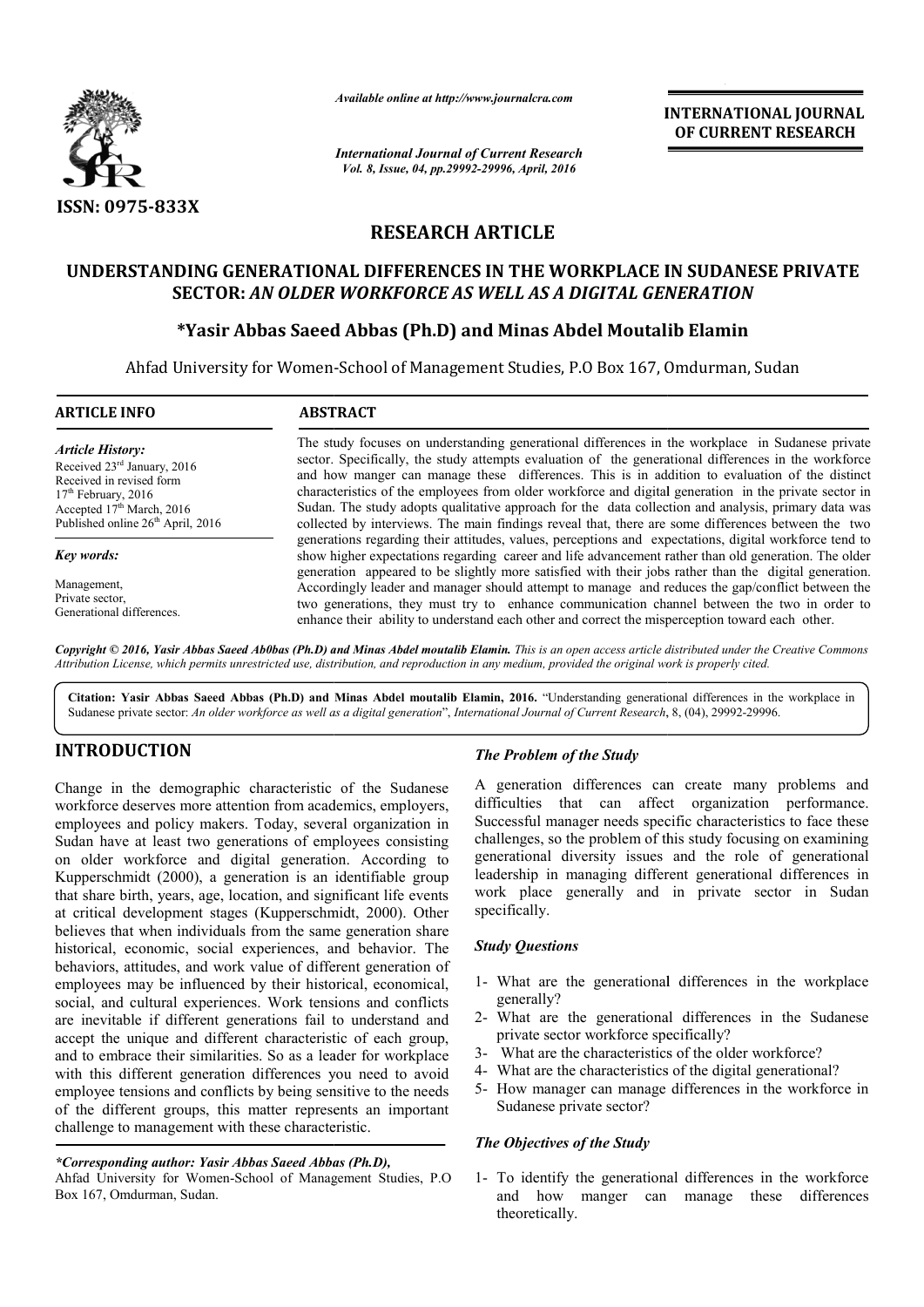- 2- To explain the distinct characteristics of the employees from older workforce and digital generation in the private sector in Sudan.
- 3- To examine how generational leadership can manage the differences in older work force and digital generational in private sector in Sudan.

### **Research Methodology**

A descriptive research methodology will be adopted for this study. A survey will be used to obtain data from managers in specific private institutions in Sudan during the period Jan-March 2016. The term survey is commonly applied to research methodology desired to collect data from specific population, or a sample from that population, and typically utilizes questionnaire or an interview as a survey instrument (Robson, 1993). There many advantages and disadvantages of using questionnaire and interview, but based on the scope of the study, the time allowed to conduct the study, the access and having information from institution in Sudan and the budget available to conduct the study, for the above reasons the researchers prefers to use a designed interview survey instrument to assess the role of leadership in managing an older workforce as well as a digital generation in Sudanese private sector.

### *Case study*

Case study approach provides a mode of inquiry for an indepth examination of a phenomenon (Stake. 1994). The researcher will select Haggar Holding Company as a case study that represented the private sector in Sudan. The researcher conducted the interviews with the 10 experts in the field of management in different companies under Haggar Holding Company.

## *The purpose of interview is to*

- Preliminary background on general issues and concern related to generational differences in workforce in these companies.
- Investigate how manager can manage generational differences in workforce.

## **Case study background**

Haggar Holding Company (HHC) is Haggar family's vehicle, with interests with a range of businesses in Northern and Southern of Sudan. HHC has embarked of a program of expansion and diversification in keeping with its guiding principles, as outlined in the mission statement. The Haggar Group is made up of a number of companies with diversified activities, supported by liaison offices in Europe, the far and middle East.HHC was incorporated in 1996 to become a shareholder for all Haggar family's interests. The family started trading in the late 1880's and the first company was incorporated in 1904, in Juba, where the main base of operations was, until the mid of 1960's when it have to move due to Civil War. The family then relocated to Khartoum where it has settled, surviving through two round of nationalization. The Group's guiding principle is to continue to

expand and diversify, gearing itself to the constant changes that are taking place locally, regionally and globally.

# **Haggar Holding Company consist of five companies**

- 1-Coldair engineering company
- 2-Samsung
- 3-Daynamic international oil –well services
- 4-Pasgianos food and beverages company limited
- 5-Sudasat (tawali connected)

Each company includes different departments such as: finance, human resource management, marketing, information technology, corporate social responsibility and supply chain.

### **Literature Review**

Understanding generational diversity in the workplace is an important challenge to management. studies have shown that not only do different generational groups possess unique value sets (Bogdonowtez and Bailey, 2002). But heterogeneity in age can affect performance ratings (Judge and Ferris, 1993), team turnover and social integration (McGuire *et al*., 2007). Because of differing attitudes performance and values, generational differences can create incongruence in the supervisors – subordinate dyad (Collins *et al*., 2009). While in the past multiple generational worked in some organization, they were usually separate from each other by virtue of their job description and system hierarchy. Employees from the same generational are likely to share the same work value, and these values vary from generation to generation (Qursoy *et al*., 2008). Each generation of individuals expects (what they want) other to know their needs and to respect them for who they are. They would be disappoint and setup when they perceive (what they get) their expectations are not met (TayAngeline, 2011). Inter-generational employee tension and conflict could be avoided if management is sensitive to needs of different groups and empathies with the way they think and work (Hill and Stephens, 2003). they should stops one generational group of employees from complaining and blaming individuals from another group wherever they fail to achieve their goals and aspirations .senior employees (in age) should not persist in asking ,what is wrong with the younger generation and the younger employees should not endless, criticize about the seemingly rigid and archaic management and leaderships style of their older colleagues. Idecilly, to create trust and harmony between employees from different generation, they should avoid from making the "us" versa us "them" type of comments and in situations (yang and Guy, 2006). Al though it may seem like a monument task for management to ensure that employees understand and accept the idiosyncrasies of each multi- generational group, it is not impossible mission. Management must be the first to knowledge and accept the unique characteristics and expectations of employees from different generational group. They should also identity the strength and weakness of each group and adopt judicious measures to accommodate their mixed expectation and perceptions (Tay Angeline, 2011). Like other authors (e.g., Dries *et al*., 2008; Zemke *et al*., 2000), Gursoy *et al*. (2008) provide a general description of the characteristics of each generation of employees. They describe the traditional Baby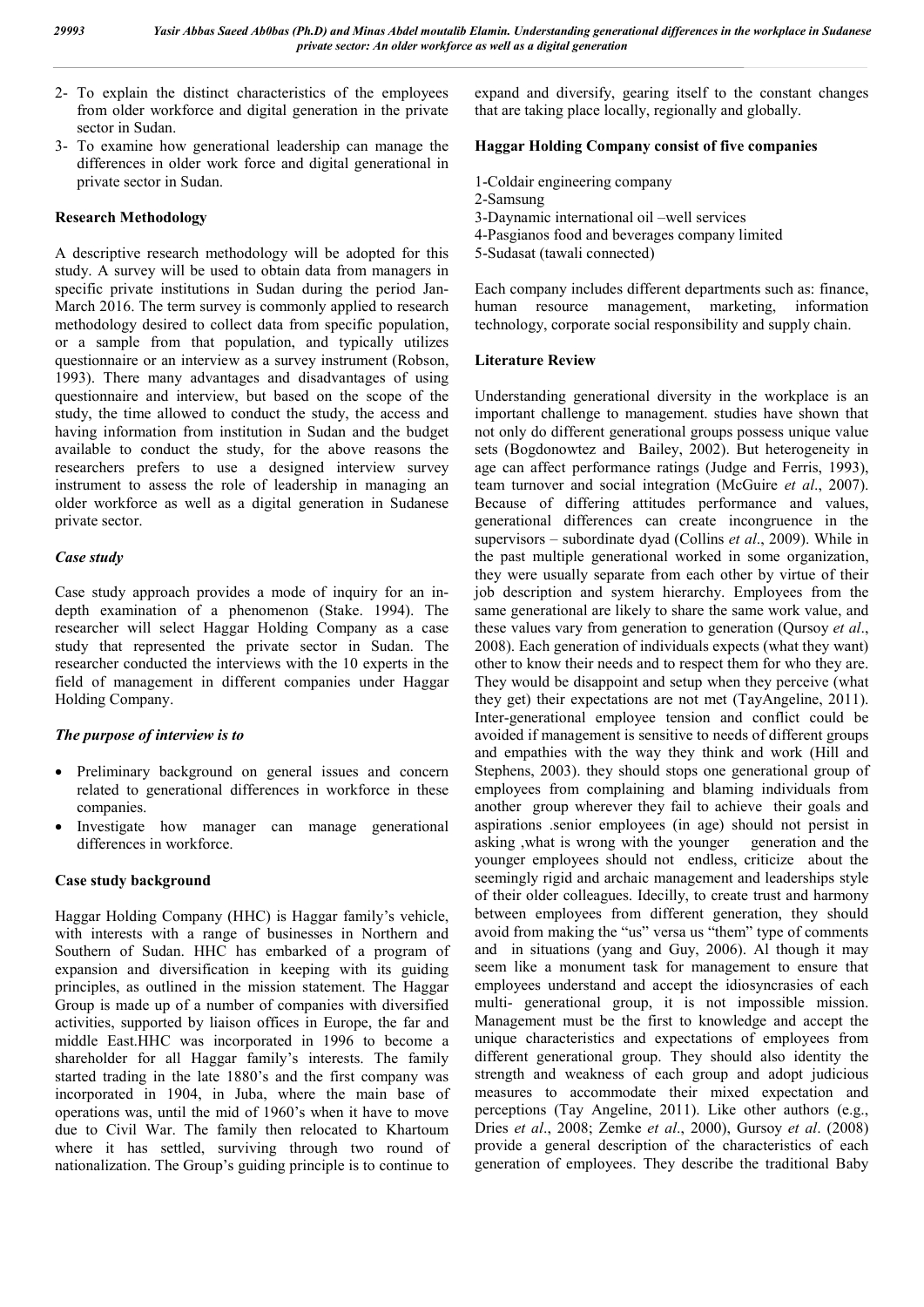Boomers as workaholics who rarely job hop. They are dedicated, diligent, self-motivated employees who expect to be promoted based on their seniority and loyalty. Boomers perceive the Generation X (Gen X) employees as more laidback and the Generation Y (Gen Y) employees as technologically more adept than them. Gen X employees, according to Gursoy *et al*. (2008), tend to work smart and they prefer to balance their lives between work and family activities (work-life balance). They are efficient problem solvers but where possible, they prefer not to take on additional work. Comparatively, Gen X employees are more materialistic and sceptical than the Boomers as they worry more about the uncertain future. They resent being repeatedly told and reminded about what to do and how the Boomer employees are much better than them.

The individualistic Gen X cohort expects to be appreciated and rewarded as soon as they have achieved their organizational goals. When they have problems, they prefer to talk directly to their bosses for quick solutions. Unlike the Boomers, Gen X employees are not afraid to job hop because they are confident that each leap would land them in a higher position that pays more (Altimier, 2006). However, they would stay longer in organizations that offer interesting jobs, flexible work schedules, and opportunities for internal promotion.

#### **Possible generational differences**

Employees from the same generation are likely to share the same work values,and these values vary from generation to generation (Gursoy *et al*., 2008). Possible generational differences are:

### *1-Attitudes toward work*

One of the major contributors of generational in the workplace is that generation X is uncommitted to their jobs and work only require hours, while the older generation is seems to be hard working generation.

### *2-loyalty toward the employer*

Another point of contention among generations regards loyalty toward employers. The older generation characterized as being extremely loyal toward their employers, and generation X have lack if loyalty toward employer .The loyalty toward employers has been found to decrease, the younger generation the least loyal generation appeared to be.

## *3-Attitude toward supervision*

Workers appear to differ in the extent to which they appreciated supervision and require feedback. For instant the younger worker presumably dislike micromanagement. Some studies that compared the younger and older generations indicated that the older valued freedom from supervision significantly more than the younger. Other sources of differences between the two generations such as; desire for a better work/life balance, their perception of what contributes to success in the workplace, attitude regarding authority and respect…etc. The majority of workers believe that fairness is the most important aspect of workplace culture, and that feeling valued, recognized, and appreciated and being in a supportive environment that encourages happiness in the workplace (Randstad Work Solution, 2007). Since the needs and expectations of each generation differ quite a lot from each other, it is impossible for the manager to have only one way to respond. Therefore, in author's opinion, it is important the manager to remain as flexible as possible, to be able to provide right kind of support for each individual and focus more on decreasing possible negative attitudes, which employees might have towards each other. According to Annastiina Romo (2012), employees will feel more appreciated and valued in the company, if the work tasks are based on their strengths and know-how, and forgetting about presumptions given by the age. However, managers should bear in mind, that this type of evaluation of a person has to be enough diversified. Young people usually have the education required, but not necessarily the experience.

One major part of successful age management is trying to bring individuals together, making them work side by side, enabling them to appreciate the knowledge and skills they might be lacking, and thus learn from each other. By increasing contact between the members of different generations, the tension between them might release and people might start to perceive each other more pleasant and work towards the mutual goal. There have been identified few different management techniques, which might reduce age gaps by connecting and bonding people with different backgrounds.

- 1) Firstly, the manager should avoid myths and stereotypes; there is a difference between respecting differences of individuals and labelling them. Moreover, these age neutral attitudes of superiors will shape the atmosphere of the whole working environment.
- 2) Increasing communication, as well as encouraging interaction and collaboration among the employees are big factors, which ultimately will also help to anticipate and surface the possible generational conflicts, before they grow too big.
- 3) By creating diverse work teams, the manager is able to avoid age pools and transfer ideas and knowledge across the whole organization. Mentoring and reverse-mentoring are excellent ways to share knowledge cross-generational. Not only will it help to transfer the valuable tacit knowledge from Boomers, but it will also bring people together.
- 4) Remaining flexible. Understanding the needs of different generations and offering the right programs and benefits to retaining them. (Whitacre 2007; Kyles 2005; Greencard 2011; Zemke *et al*. 2000.Quated in Annastiina Romo, (2012))

### **Analysis and discussions**

#### **Analysis of Interviews**

The researcher conducted the interviews with 10 experts in the field of management in the different companies under Haggar Holding Company, two experts from each company.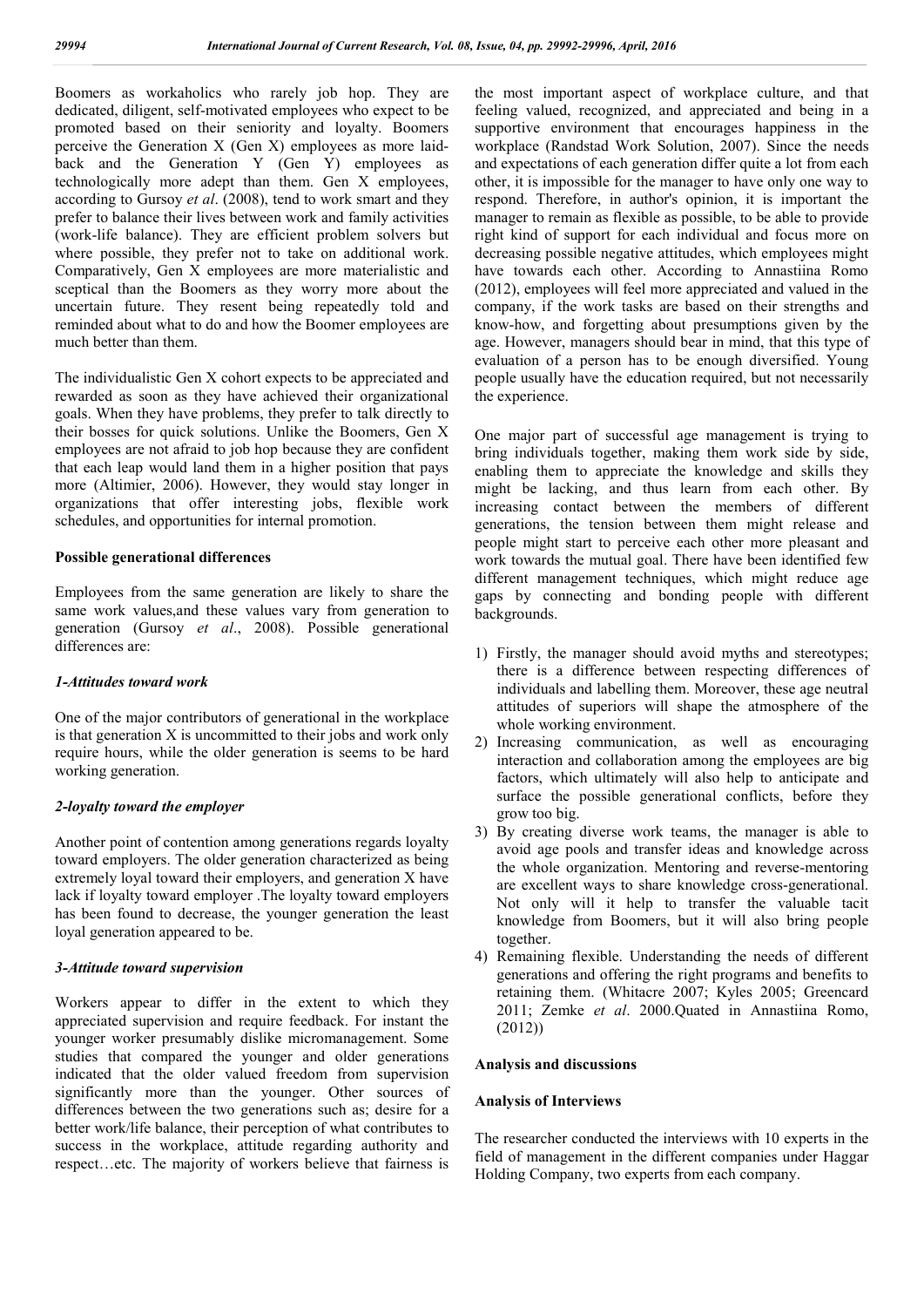## **1-Background information:**

The majority of the respondents are of ages between 40-60 years old, most of them have postgraduate studies. Their experiences range between 5-20 years old.

**2-**Is your company has awareness and perception of generational differences in workplace?

All of the interviewees stated that the company is aware by the differences between the generations.

**3-**What are the characteristics of older and digital workforce in your company?

Most of the interviewees agreed that older workforce have the capability to respect the company and company's objectives to be achieved. As well as they are more committed and loyal to the workplace, they accept the company's rules, policies and do their job as it is required. Some other interviewees add that older generation often lack for being flexible to changing and to cope with. On the other hand interviewees mentioned that digital workforce has the ability to learn quickly and are flexible enough to deal with changing, in spite of that they are much complaining toward rules and rigid activities and restrict environment. Both generations have their own expectations toward company each in different way.

**4-**Are there any conflicts between the two generations?

All the interviewees mentioned that, once the company hired different generation that mean conflict will occur due to the differences in their values, attitude, perceptions…etc. each generation have their way to look at the company, its rules, activities and expectations. These differences may arise communications problems.

**5-**What are the various techniques used by managers to decrease the gap/conflict/differences between the generation in the company? Some interviewees stated that one the techniques to solve this problem that to correct the misperception that employees of each generation have of other, and by offer appropriate environment that suit both generation and allow them to work together properly. The other interviewees mentioned that they preferred to assign task related to the characteristics of each generation in order to avoid the conflict between them. Other techniques that interviewees mentioned that to manage this conflict is that they make the older workforces to train and coach the younger one to be able to enhancing their communication and they can work together.

# **DISCUSSION**

The main characteristics of older workforce in private sector in Sudan are: older workforce have the capability to respect the company and company's objectives to be achieved. As well as they are more committed and loyal to the workplace, they accept the company's rules, policies and do their job as it is required. Also older generation often lack for being flexible to changing and to cope with changes. On the other hand digital workforce has the following characteristics: they have ability to learn quickly and are flexible enough to deal with changing, in spite of that they are much complaining toward rules and

rigid activities and restrict environment. Both generations have their own expectations toward company each in different way. These results confirmed what is mentioned in the literature such as: Randstad Work Solution, 2007. Altimier, 2006, Gursoy *et al*. (2008). The leadership can manage the differences between the older work force and digital generational in private sector in Sudan by the following techniques:

- Correct the misperception that employees of each generation have of other.
- Offer appropriate environment that suit both generation and allow them to work together properly.
- To assign task related to the characteristics of each generation in order to avoid the conflict between them.
- Make the older workforces to train and coach the younger one to be able to enhancing their communication and they can work together.
- These techniques are confirmed what annastiinaromo, (2012) mentioned.

# **RESULTS**

There are some differences between the two generations regarding their attitudes, values, perceptions and expectations, digital workforce tend to show higher expectations regarding career and life advancement rather than old generation. The older generation appeared to be slightly more satisfied with their jobs rather than the digital generation. The analysis arise that the level of commitment to their employer. Lastly, older generation have been found to be less likely than the digital generation to leave their work. Accordingly leader and manager should attempt to manage and reduces the gap/conflict between the two generations as it was mentioned in the analysis that they try to enhance communication channel between the two in order to enhance their ability to understand each other and correct the misperception toward each other.

### **Conclusion**

Every generation of the workforce is unique, valuable and special in reality, each tend to view the other differently based on their own experiences and expectations. The role of management and leader is to ensure that individual from each generation should perceive each other more positively to avoid any intergenerational disharmony.

### **Recommendations**

- For any company that aim to manage and control the differences between the different generations is that, the company should be aware about the different characteristics of each generations and try to educate their workforces about these unique characteristics.
- Managers/leaders need to understand the background of their workers in order to manage them effectively.
- Company should organizes training that will enhance the level the generation relations.
- Further researches with adequate sample are necessary to study this area more comprehensively.